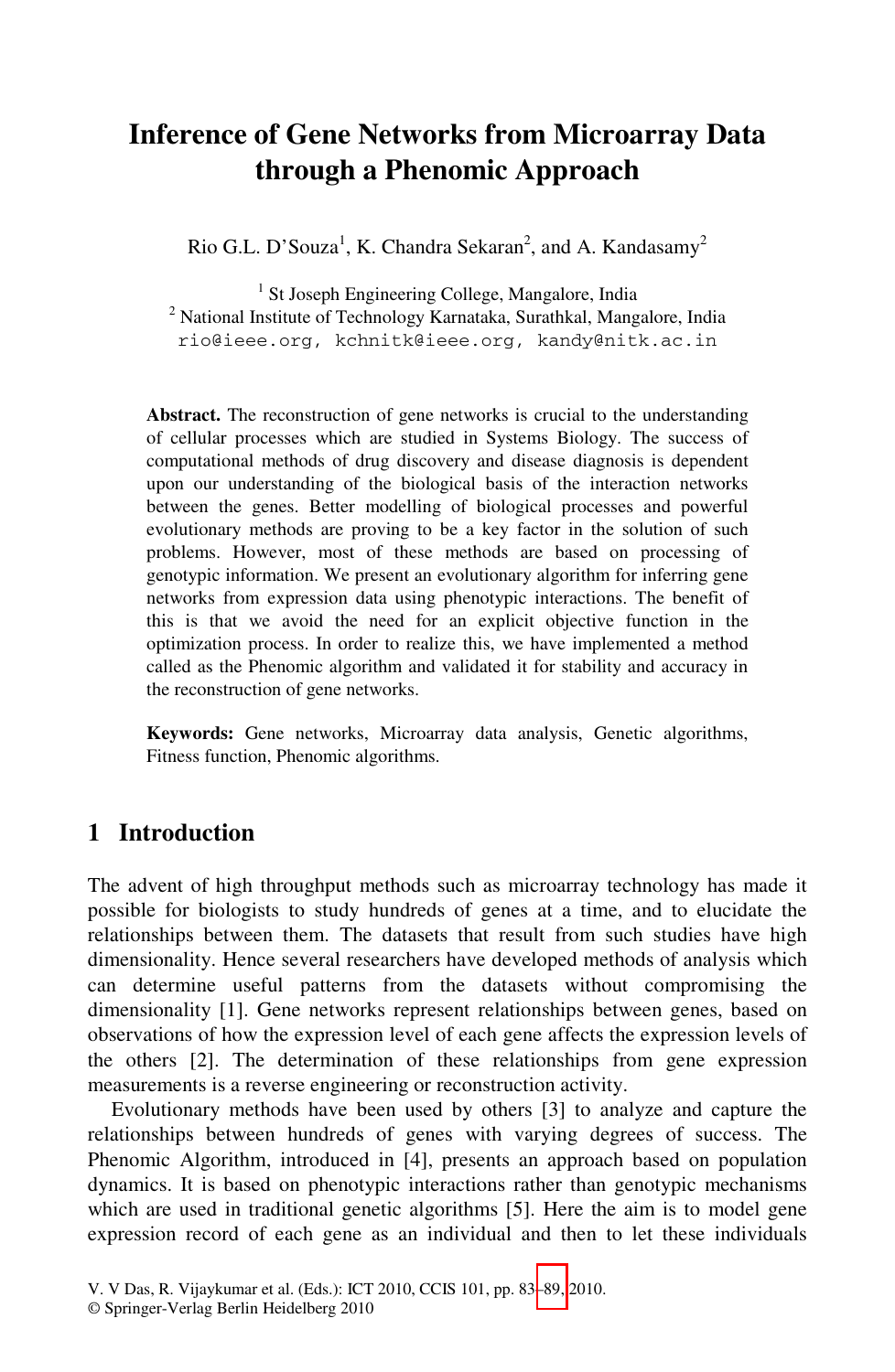interact in an environment that simulates the survival of the fittest. Thus the need for an explicit objective function is avoided. We apply the phenomic algorithm to the yeast sporulation dataset [6] and results show a marked improvement in the quality of networks discovered.



**Fig. 1.** Sequence of processing in the basic phenomic algorithm

The rest of this paper is organized as follows: In section 2, we review the related work done by others. We devote section 3 to a discussion about the methodology adopted by the basic phenomic algorithm and its implementation. Finally, section 4 presents the results and validation, followed by section 5 which concludes the paper.

## **2 Related Work**

For just about a decade now reconstruction of gene networks has acquired importance due to the dawn of systems biology. One of the first attempts is a simple method that was introduced by Somogyi et al. [7]. Liang et al. [8] developed a general algorithm using mutual information to identify a minimal set of inputs that uniquely define the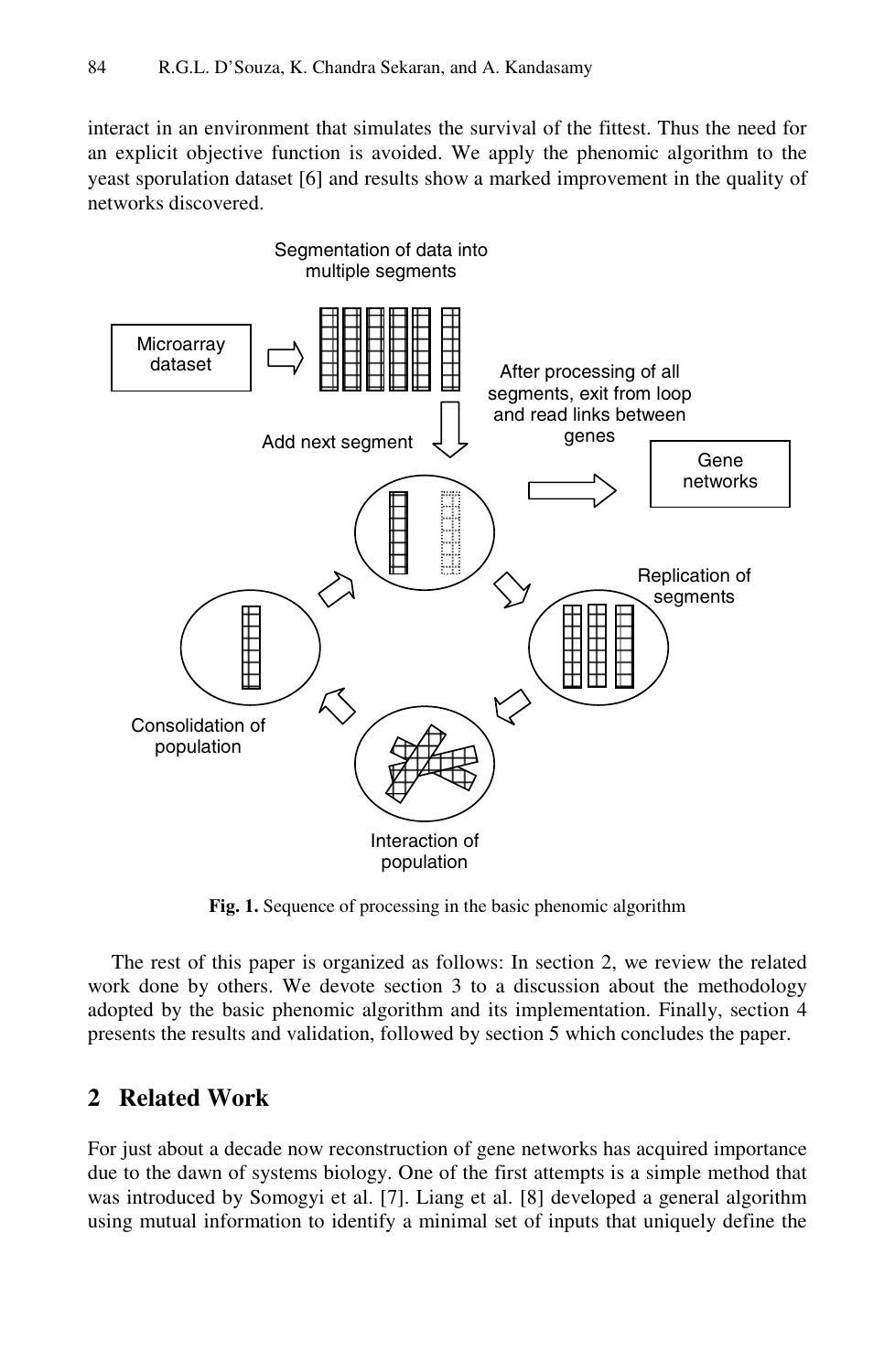output for each gene at the next time step. Akutsu et al. [9], [10] and D'haeseleer et al. [11] have also proposed several reverse engineering algorithms.

The S-system proposed by Savageau [12] has been used by some researchers [5], [13] in order to formulate an objective function for the evolutionary algorithm that they use to reverse engineer gene networks. Lubovac and Olsson [14] have suggested bringing in additional information resources into the evolutionary algorithm, so that more relevant relationships between genes can be derived. It is possible to develop better evolutionary algorithms by finding better objective functions since the critical dependency between the genotype and phenotype is characterized by them [15], [16].

#### **3 The Phenomic Approach**

The phenomic algorithm is an algorithm which utilizes phenotypic information to simulate an environment that allows the survival of the fittest individual. It was introduced in [4] and we present a brief description of the algorithm here so that our work, which is an extension of the basic algorithm, is better understood. Like most evolutionary algorithms, the phenomic algorithm begins with of a population of individuals.

When constructing gene networks, we study the relationship between genes. If  $g_i$ and *gj* are objects representing two such genes, their expression patterns across *m* samples may be written as  $g_i = \{ w_{ik} | 1 \le k \le m \}$  and  $g_i = \{ w_{ik} | 1 \le k \le m \}.$ 

The similarity (or proximity) between gene expression patterns can be expressed in terms of a correlation coefficient, where  $w_{ij}$  is the expression level of the *i*th gene in the *j*th sample and  $\mu_{gi}$  is the average of expression levels of the *i*th gene over all the samples.

When the microarray dataset contains records which represent the expression of each gene at *m* time-steps (instead of m samples) of an experiment, it is possible to verify whether the expression pattern of a gene  $g_i$  at a time-step  $(t-1)$  has any correlation with the expression pattern of a gene  $g_i$  at time *t*. For this, we define the Pearson correlation coefficient [17] across time-steps (from gene gi at time-step *t* =  $(k-l)$ , to gene  $g_i$  at time-step  $t = k$ ), as given in Eqn. (1).

$$
Pear (gi, gj) = \frac{\sum_{k=2}^{m} (w_{i(k-1)} - \mu_{g_i}) (w_{jk} - \mu_{g_j})}{\sqrt{\sum_{k=2}^{m} (w_{i(k-1)} - \mu_{g_i})^2} \sqrt{\sum_{k=2}^{m} (w_{jk} - \mu_{g_j})^2}}.
$$
 (1)

In the algorithm that follows, random pairs of genes are considered at a time and the proximity measure for each pair of genes is calculated. Only those gene pairs that have a proximity measure less than a preset threshold distance *D* are assumed to have an interaction between them. This condition is shown in Eqn. (2).

$$
Pear\left(\mathbf{g}_i, \mathbf{g}_j\right) < D\tag{2}
$$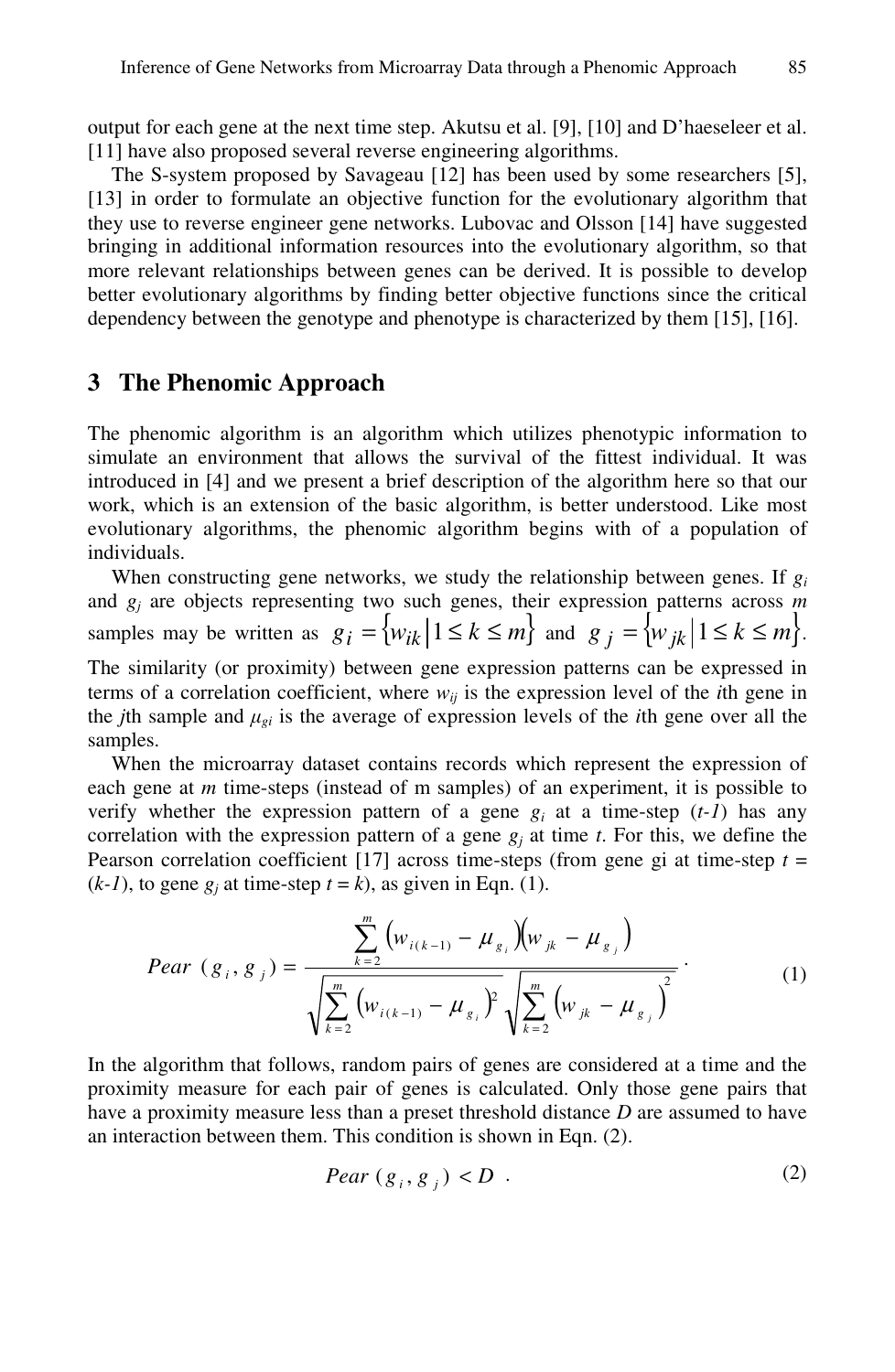In the next step of processing, these closely related pairs are analyzed further to verify whether causal relationships exist between them. We show the sequence of processing in the basic phenomic algorithm in Fig. 1.

We give a brief description of the main functions of the basic phenomic algorithm here:

1. Modelling genes as individuals: While modelling the genes as individuals, we embed the expression profile of the gene within the object itself. Also we store the relationships with other genes, which are discovered during the interaction phase, within the individual itself. We ensure sufficient density of individuals by replicating them as required.

2. Simulating gene interaction: We set the stage for the survival-of-the-fittest by letting individuals to meet randomly. Eqns. (1) and (2) define the nature of these interactions between partners that meet. If a pair of genes has a close proximity as defined by the time-shifted Pearson correlation coefficient, a link is stored between them.

3. Enforcing natural processes: From time to time we consolidate the population by eliminating individuals which are replicates and have not acquired any links with other individuals. Thereafter we bring in the remaining segments of the data, one by one, till all segments have been considered. At the end of the process, the links between the genes, which are stored in the individuals, are used to construct the gene networks.

We present the phenomic algorithm below. The structure is very similar to a genetic algorithm since phenotypic processing is encountered in every generation, just like in a genetic algorithm.

The basic phenomic algorithm and its main functions.

```
basic phenomic algorithm()
{ 
divide gene expression data into segments; 
initialize population with first segment replicated; 
set segment count to 0; 
while population has not reduced to size of single 
segment and there are more segments to process 
\left\{ \begin{array}{c} 1 \end{array} \right. interact_population; 
     consolidate_population; 
     replicate and add next segment; 
     increment segment count; 
 } 
read gene-links stored in the final population; 
display gene networks constructed from links; 
} 
interact_population( ) 
{ 
for a preset number of iterations; 
\{ select two individuals from current population;
```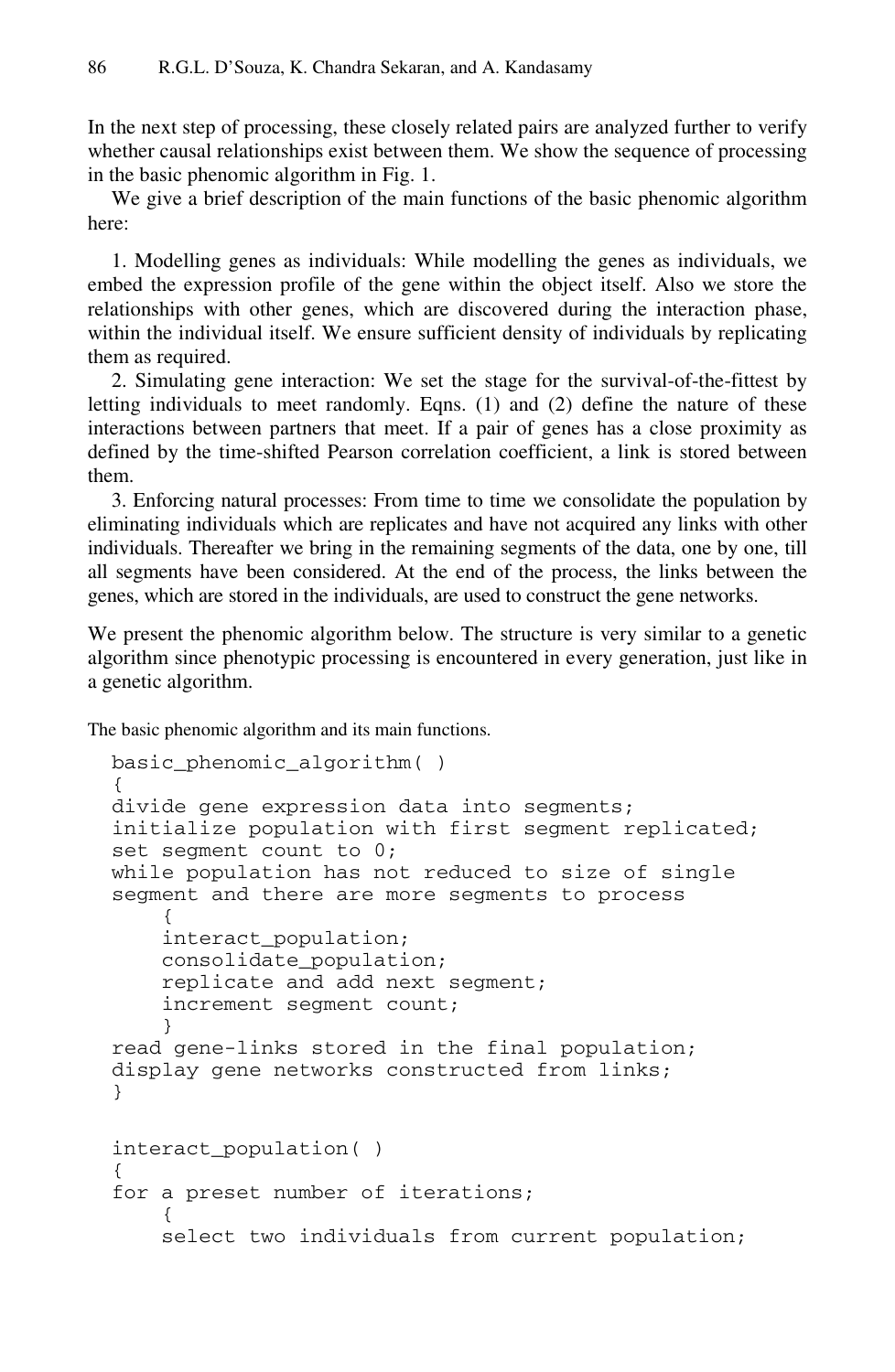```
 apply interaction criteria in Eqn. (2) 
     update gene-links of both individuals; 
     } 
} 
consolidate_population( ) 
{ 
for a preset number of iterations; 
\{ select two individuals from current population; 
     if the indices of both individuals are same 
           eliminate one of them after copying its links; 
 } 
}
```
As seen from experimental results in Fig. 2, the algorithm is able to discover links between genes when applied to gene expression data.

### **4 Results and Discussion**

In this study, we used expression data from a study by Chu et al. [6]. Expression profiles of about 6100 genes are included in this dataset. Using them, we followed the same method as Chu et al. [6] to extract the genes that showed significant increase of mRNA levels during sporulation. Among them, we finally selected 45 genes, whose functions are biologically characterized by Kupiec et al. [18].

A typical gene network obtained from this yeast dataset is shown in Fig. 2, when applying the basic phenomic algorithm. We validated the results by performing 10 fold leave-one-out-crossover validation (LOOCV). We made ten runs of the algorithm and compared the gene networks from of each run taken separately against the consensus gene networks of the other nine runs.

The average number of correctly-identified edges resulting from all the ten comparisons indicates the stability of the algorithm. The complement of the average number of incorrectly-identified edges resulting from all the ten comparisons indicates the accuracy of the algorithm. We formally define these metrics in Eqn. (3) and Eqn. (4).

$$
SF = \frac{1}{n} \sum_{i=1}^{n} \frac{CE_{i}}{E_{i}}.
$$
 (3)

$$
AF = 1 - \frac{1}{n} \sum_{i=1}^{n} \frac{I E_{i}}{E_{i}}.
$$
 (4)

Where  $CE_i$  is the number of correctly identified edges in the *i*th comparison,  $IE_i$  is the number of incorrectly identified edges in the *i*th comparison, *n* is the total number of comparisons, which is ten in our case, and  $E_i$  is the total number of edges in the *i*th consensus network.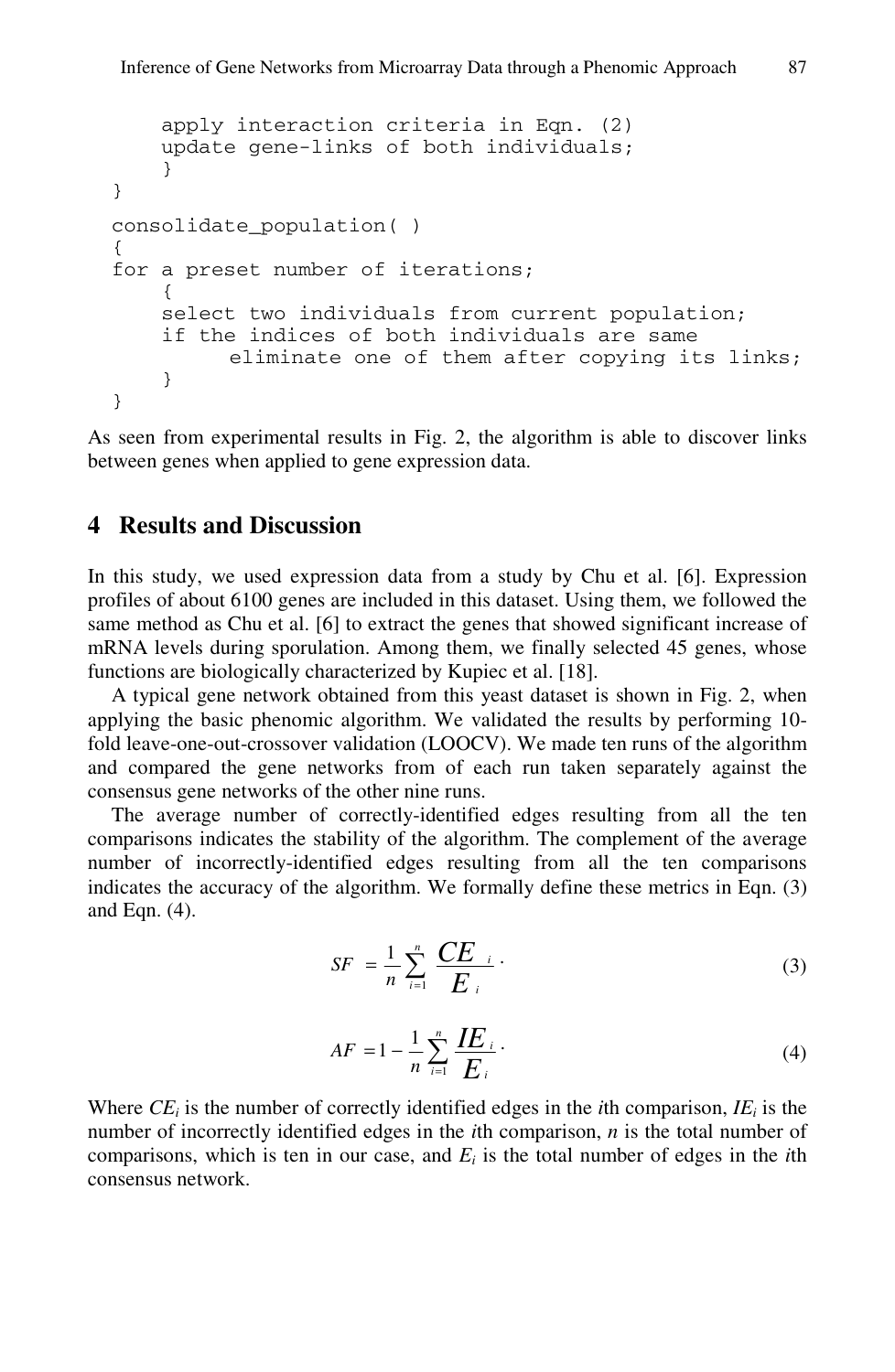

**Fig. 2.** A typical gene network generated by the basic phenomic algorithm, when  $D = 0.2$ 

We compared our algorithm to two other algorithms that use evolutionary methods to infer gene networks from microarray data. We provide brief descriptions of the two algorithms here. Interested readers are referred to the original papers. In the first algorithm by Akutsu et al. [10], linear programming (LP) is used to solve the set of differential equations derived from a S-system [12] model of the gene network. In the second algorithm by Noman and Iba [13], trigonometric differential evolution (TDE) is used to derive the set of S-system parameters that best explain the observed microarray data.

**Table 1.** Validation results obtained by 10-fold LOOCV using Yeast sporulation dataset

| Validation Metric           | LP based approach | TDE based       | Phenomic |
|-----------------------------|-------------------|-----------------|----------|
|                             | [10]              | approach $[13]$ | approach |
| <b>Stability Factor, SF</b> | 0.90              | 0.91            | 0.94     |
| Accuracy Factor, AF         | 0.82              | 0.86            | 0.89     |

The results of the validation tests are given in Table 1. As seen, the algorithm performs well in terms of stability, as well as accuracy. Hence this algorithm could be a viable alternative method for determination of gene networks.

## **5 Conclusion**

We have presented the reconstruction of gene networks using the basic phenomic algorithm and also validated it for stability and accuracy. The phenomic nature of the algorithm is manifested in its focus on the phenotypic, rather than genetic, information of an individual. Due to the implicit survival-of-the-fittest mechanisms the need for an explicit objective function was avoided.

Currently we are working on applying these algorithms to other datasets in order to study their effectiveness as optimization tools.